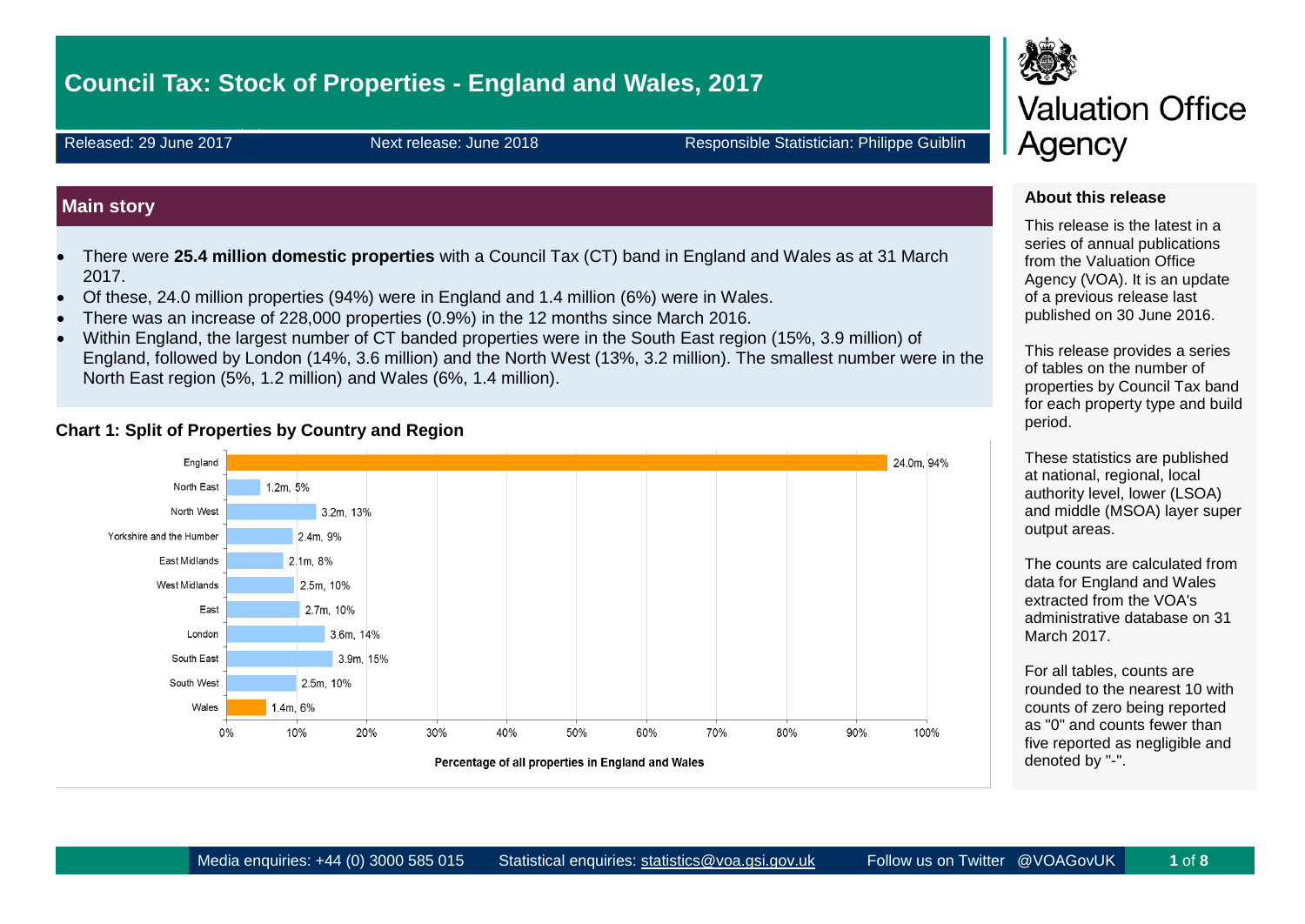# **Council Tax Band analysis**

- Domestic properties with CT band A were the largest group in England, making up 24.5% of all properties.
- Over half (54%) of properties in the North East Region were CT band A compared with only 4% in London. Only 3% of properties in the North East were CT bands F, G or H compared with 15% in both London and the South East (see table 1.0 for detail).
- In Wales, domestic properties with Council Tax band C made up the largest group (21.7% of all properties).

**Chart 2: Split of properties in England and Wales by Council Tax band**



Percentage of all properties in England

Percentage of all properties in Wales

Changes to domestic properties that appear on the Council Tax Valuation Lists can be made for a variety of reasons, some of which will have an effect on the property's Council Tax band but others will include properties being inserted and deleted from the lists.

Care should be taken with any comparisons between England and Wales since properties in Wales are banded based on their value in 2003 using bands A to I, whereas properties in England are based on their value in 1991 using bands A to H. More detail can be found in the [Background Notes](#page-5-0) section.

#### **Definitions**

Area Code: a unique identifier for administrative geographies as specified by the Office for National Statistics (ONS).

**Area Name**: standard names as specified by ONS.

**Band**: Council Tax band.

**Billing Authority**: a local authority empowered to collect Council Tax on behalf of itself and other local authorities in its area.

**Billing Authority Code**: a unique identifier for billing authorities.

**Dwelling**: a dwelling is a separate unit of living accommodation, together with any garden, yard, garage or other outbuildings, attached to it, all occupied by the same person(s) and within the same area of land.

**Annexe**: a building, or part of a building, which has been constructed or adapted for use as separate living accommodation

**Property**: See "Dwelling".

**Property Attribute**: the characteristics of a property that are used to describe a property.

**Other Property Type**: includes mobile homes and caravans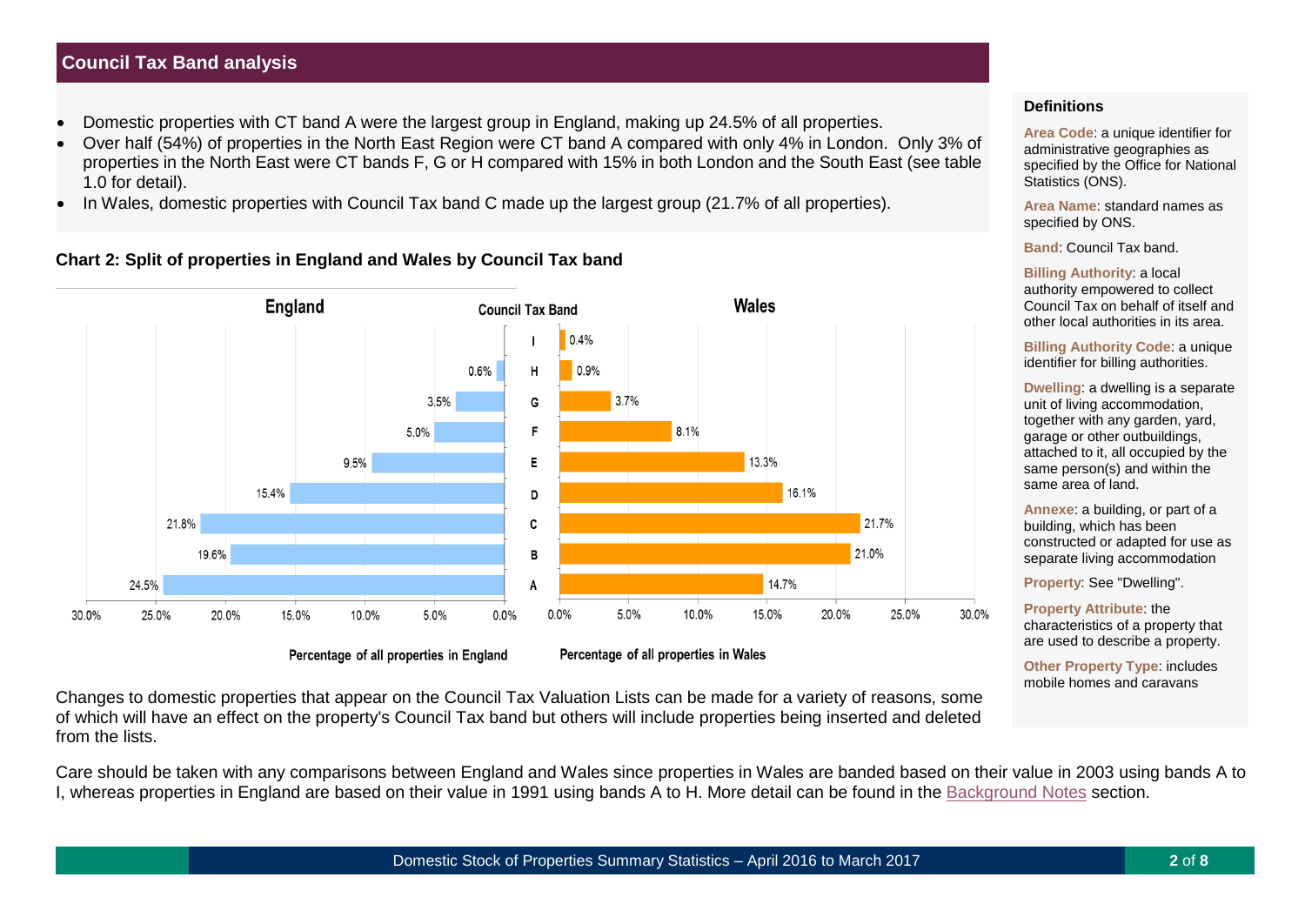# **Property Type analysis**

- At 27% (6.8 million) terraced houses were the largest share of domestic properties with a Council Tax band in England and Wales, followed by semi-detached houses (24%, 6.1 million), and then flats/maisonettes (22%, 5.7 million).
- The largest proportion of terraced houses were in Wales (30%, 400,000), while the largest proportion of flats or maisonettes were in London, (54%). Semidetached houses, detached houses and bungalows were more evenly spread across regions.

For this publication, property type consists of the following categories: Bungalow, flats/maisonettes, terraced, semi-detached, detached and other. More details can be found in the [Methodology](#page-6-0) section.

# **Chart 3: Split of Properties in England and Wales by Property Type**



**Percentage of properties in England and Wales**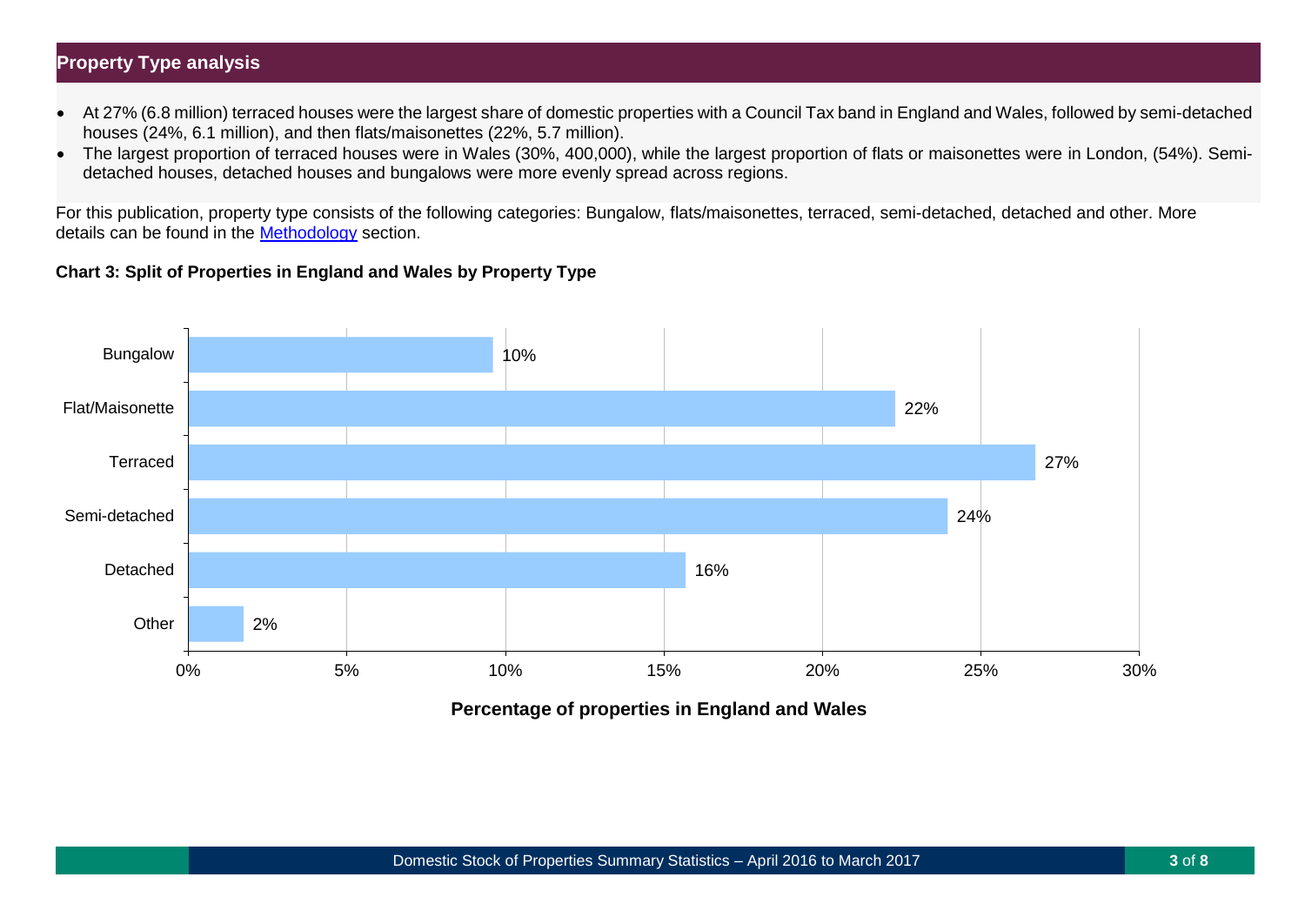# **Property Type analysis**

• Most bungalows and flats/ maisonettes would have one or two bedrooms, whereas most terraced and semi-detached homes would have three bedrooms. Over half of detached homes had four or more bedrooms.

**Chart 4: Split of Properties by Number of Bedrooms for each Property Type (England and Wales)**



**Percentage of properties in England and Wales**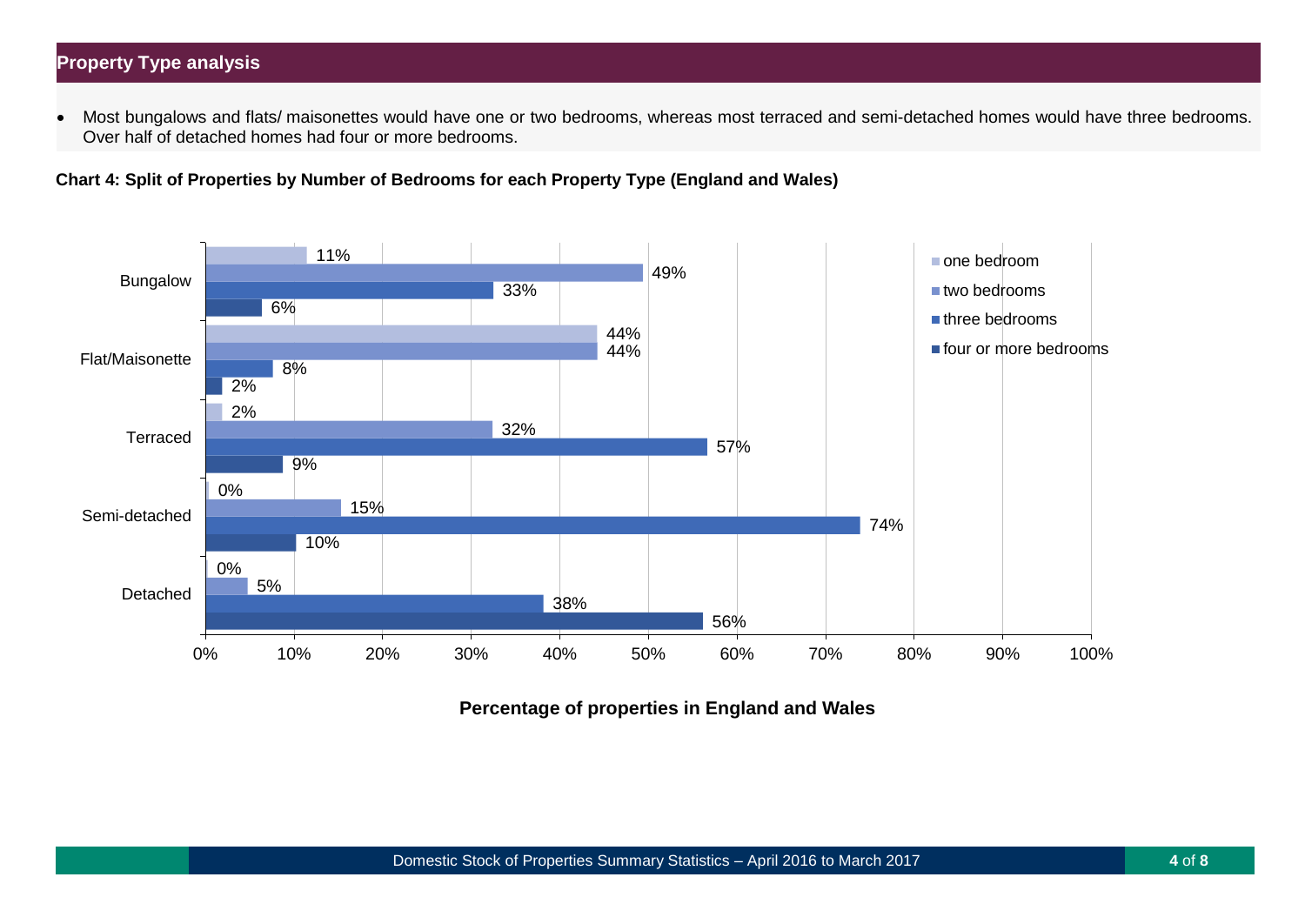# **Build period analysis**

• Domestic properties built before 1900 were the largest group in both England and Wales, with 23% of homes in Wales and 16% of homes in England being built before 1900. Both England and Wales shown a similar distribution of age of property with a reducing proportion in the decades following the Second World War, with an increase in the period 2000-2009.



#### **Chart 5: Build Period of Property in England and Wales**

Percentage of properties in England

Percentage of properties in Wales

Properties are placed in age bands, which are designated by a series of letters. More details can be found in the [Methodology](#page-6-0) section.

Domestic Stock of Properties Summary Statistics – April 2016 to March 2017 **5** of **8**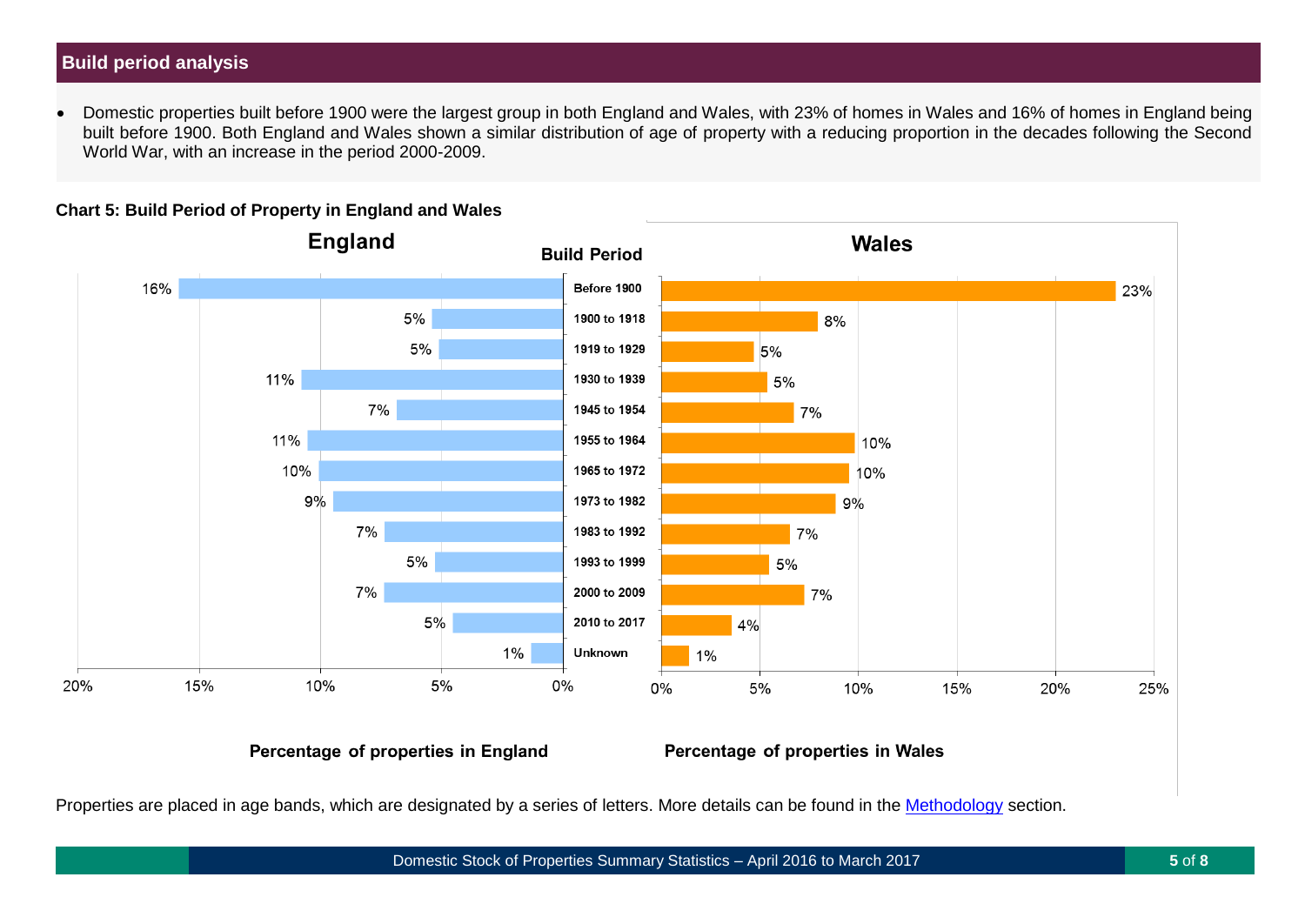## <span id="page-5-0"></span>**Background notes**

The VOA is a central government agency responsible, amongst other things, for banding homes for Council Tax purposes. It does not set the level of Council Tax bills nor collect the money, which is the responsibility of local government authorities.

The VOA has had responsibility for banding properties for Council Tax since the tax was first introduced in 1993, and before then the VOA was responsible for the earlier system of domestic rates. Council Tax is a local tax and uses the relative value of homes to determine each household's contribution.

It is the duty of the VOA to make sure that each home is correctly assessed and placed in the right band. This is so that there is a consistent and objective basis on which local authority districts can send bills to taxpayers for the right amount of Council Tax. In carrying out this duty, the VOA operates to professional standards.

The VOA's job is to place each home in one of eight valuation bands (nine bands in Wales) on the basis of its value at 1st April 1991 (1st April 2003 in Wales), which then determines the amount to be paid. The following tables show the breakdown of bands for England and Wales. New homes are assigned a band on the basis of what they would have been valued at in 1991 (2003 in Wales). The basis of valuation is set down in regulations made under the Local Government Finance Act 1992. Minor updates were made to the initial regulations in 1994 but they have not been changed since.

|             | <b>England</b>                         | <b>Wales</b> |                                        |
|-------------|----------------------------------------|--------------|----------------------------------------|
| <b>Band</b> | Value of dwelling<br>(at 1 April 1991) | <b>Band</b>  | Value of dwelling<br>(at 1 April 2003) |
| A           | Up to £40,000                          | A            | Up to £44,000                          |
| B           | £40,001 up to £52,000                  | В            | £44,001 up to £65,000                  |
| C           | £52,001 up to £68,000                  | C            | £65,001 up to £91,000                  |
| D           | £68,001 up to £88,000                  | D            | £91,001 up to £123,000                 |
|             | £88,001 up to £120,000                 | E            | £123,001 up to £162,000                |
|             | £120,001 up to £160,000                | E            | £162,001 up to £223,000                |
| G           | £160,001 up to £320,000                | G            | £223,001 up to £324,000                |
| H           | £320,001 and above                     | H            | £324,001 up to £424,000                |
|             |                                        |              |                                        |

| <b>Wales</b> |                                               |  |  |
|--------------|-----------------------------------------------|--|--|
| <b>Band</b>  | <b>Value of dwelling</b><br>(at 1 April 2003) |  |  |
| A            | Up to £44,000                                 |  |  |
| в            | £44,001 up to £65,000                         |  |  |
| C            | £65,001 up to £91,000                         |  |  |
| D            | £91,001 up to £123,000                        |  |  |
| Е            | £123,001 up to £162,000                       |  |  |
| F            | £162,001 up to £223,000                       |  |  |
| G            | £223,001 up to £324,000                       |  |  |
| н            | £324,001 up to £424,000                       |  |  |
|              | £424,001 and above                            |  |  |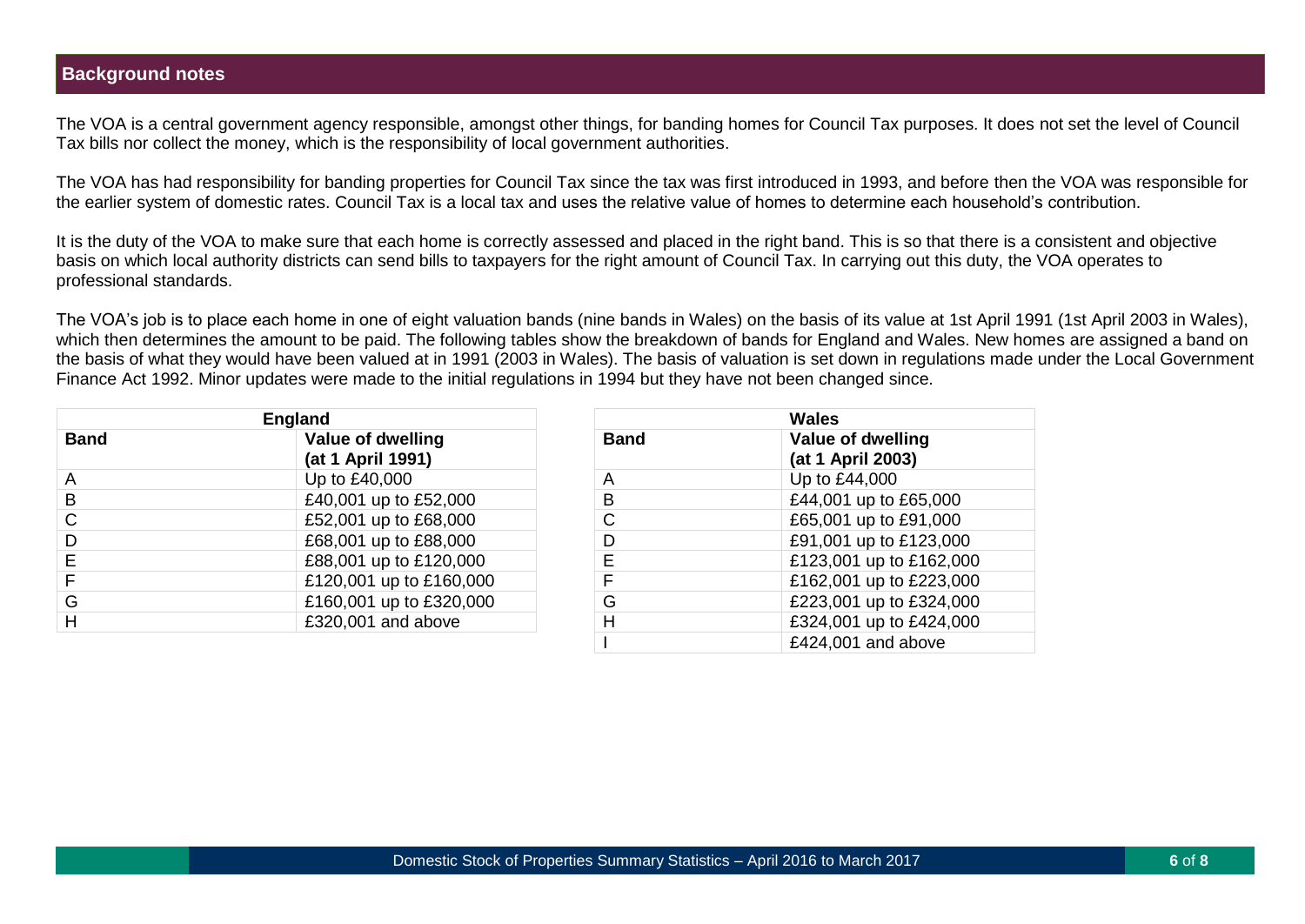#### <span id="page-6-0"></span>**Assigning Geographies**

The statistical geographies used in this release have been assigned using two different methodologies:

Method 1: Linking VOA BA Codes to ONS statistical geographies

Each property with a Council Tax band held on the VOA's database is assigned a Billing Authority (and Billing Authority code known as "BA Code"). These BA codes have been merged to ONS corporate area codes and standard names. The following look-up table shows which Billing Authority codes are linked to which ONS area codes.

# **Link to look up table**

Method 2: Linking VOA postcodes to ONS National Statistics Postcode Look-up File (NSPL).

Each property's individual postcodes held on the VOA's database have been linked to those appearing in the February 2017 version of the NSPL. The matching process resulted in 10,165 out of 25.4 million records (or around 0.04%) where no match could be found in the NSPL. Counts for these records appear in the area "Unmatched" row and may introduce a marginal geographical bias to the data.

#### **Assigning Property Type and Build period**

In this release three property attributes were used to create "property type" and "build period" categories.

#### Property Type:

Two VOA property attributes, "Type" (e.g. detached house, semi-detached, flat/maisonette, etc.) and "Number of bedrooms" have been used to form the property type category. The following look-up table shows how "Type" codes have been grouped into the categories shown in this release.

## **Link to look up table**

In some cases the number of bedrooms for a property or the type of the property has not been recorded on the VOA system. Where no value for property type is recorded these records have been grouped under the "Unknown" column, and equate to 1.1% of the total number of properties. Where type can be assigned but the number of bedrooms is not recorded, records are grouped under the bedrooms "Not Known" column for the relevant type and equate to 0.7% of the total number of properties.

#### Build Period:

The other attribute used is "Age Code", the period in which the property was built (e.g. between 1993 and 1999). Properties have been grouped into build period categories ranging from as early as pre-1900 to recent years (e.g. 2010 to 2017). The following look-up table shows how age codes have been grouped into the categories shown in this release.

#### **Link to look up table**